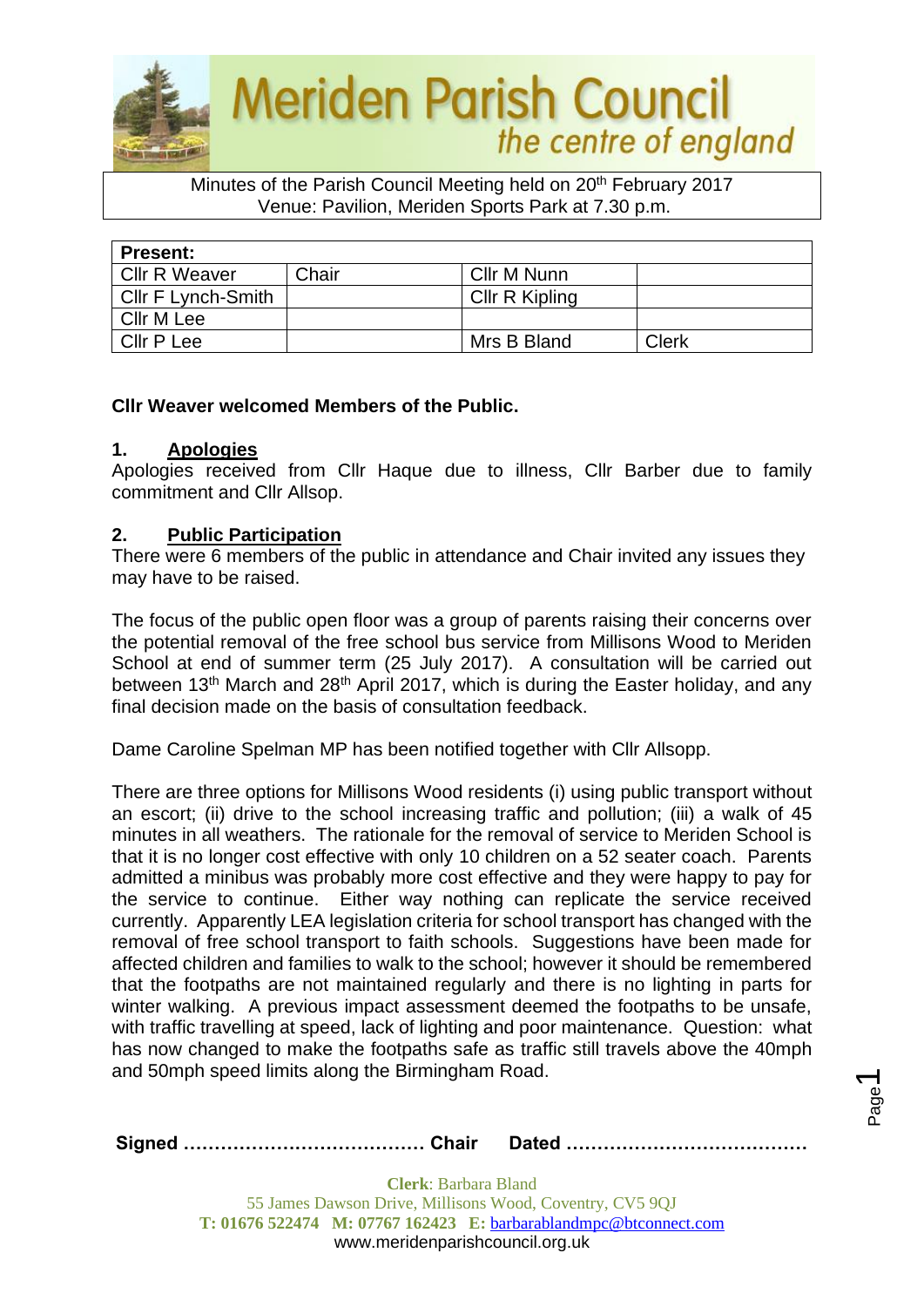

**Action: Clerk to request Freedom of Information for Impact Assessment; Financial Impact of coach v. minibus.**

**Action: Clerk to advise SMBC School Transport (i) the Parish Council had not been included in any communication to date regarding the removal of school transport and for the Parish Council to be registered as a consultee.**

Chair advised that as a Governor of Meriden School, she can confirm that the matter has been raised as a school and as a Board of Governors. She further commented that a 20mph zone outside school has been requested. Documentary evidence is being recorded via Speed Watch. This will also be picked through SMBC's Local Plan Review consultation and the Charter for Parish & Town Councils.

**Action: Chair to ensure sustainable transport is included in the Local Plan Review response around rural communities; linked to health and well-being. Action: Parents to forward the clerk all communication. All District Councillors to be notified; information share with Meriden Watch and Facebook. The item to remain on the agenda until the issue is resolved.**

## **3. Declarations of Interest**

3a To declare any personal interests in items on the agenda and their nature. Nothing to declare.

3b To declare any prejudicial interests in items on the agenda and their nature Nothing to declare.

#### **4. Minutes**

The minutes of the Parish Council meeting held on 23rd January 2017, circulated prior to meeting, were considered. Members approved the minutes as a true record.

**IT WAS RESOLVED** Cllr M Nunn proposed acceptance of the minutes of Parish Council meeting held on 23rd January 2017, seconded by Cllr P Lee.

## **5. Finance**

5.1 Approve February Payments

The clerk circulated February payments for consideration and approval.

(i) Meriden Parish Council February payments £33,187.50. Cllr M Lee asked about the payment of £30,000 to Meriden Sport & Recreation Trust. The Clerk explained this was the gift to the Trust for the purpose of meeting SMBC loan repayment terms.

**IT WAS RESOLVED** Cllr R Kipling proposed approval of Meriden Parish Council February payments of £30,187.50 seconded by Cllr P Lee.

(ii) Meriden Sports Park February payments £3,971.66.

**Signed ………………………………… Chair Dated …………………………………**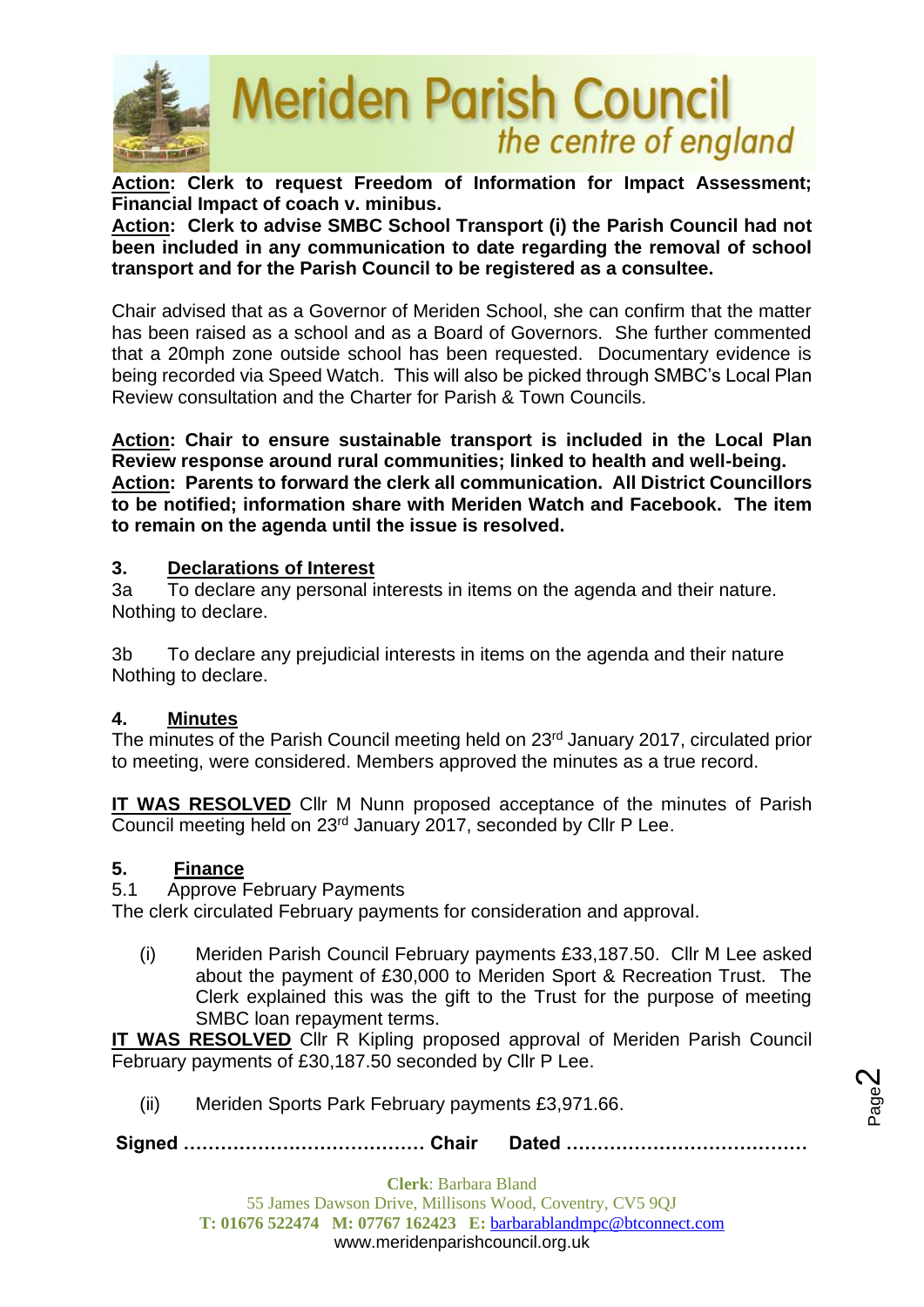

**IT WAS RESOLVED** Cllr R Kipling proposed approval of Meriden Sports Park February payments of £3,971.66 seconded by Cllr P Lee.

The Clerk advised communication from the Payroll Administrator advising an increase is to be implemented for 2017-18 payroll service at a fee of £101.00 which will include the completion of annual pension return.

**IT WAS RESOLVED** Members unanimously approved the continuance of the out sourced payroll service provided by Mrs Diane Malley MAAT regulated by the Association of Accounting Technicians.

#### 5.2 Budget 2017-18

The clerk circulated copies of the proposed budget to Members. The finance committee recommended approval of the 2017-18 budget. A 3% increase has been implemented and the budget reflects this. Cllr Lynch-Smith asked if there is going to be an increase in contractor costs above the 3% implemented. Chair advised that the tender process included costs being held for a 5 year term. Budget justification was shared with Members who accepted the finance committee recommendation.

**IT WAS RESOLVED**: The 2017-18 budget as recommended by finance committee was approved by Members. Proposed by Cllr Kipling and seconded by Cllr M Nunn.

#### 5.3 Grant Thornton Audit/Annual Return 2015-16

Chair advised that she and the clerk had met with Andrew Kinsey and Trustees for the purpose of Counsel Opinion and recommendations made for a legal agreement between Meriden Parish Council and Meriden Sport & Recreation Trust. A copy of the draft agreement was received late today from SMBC Solicitor and will be circulated to Members.

**Action: Chair and clerk to continue working with Andrew Kinsey and Trustees to finalise agreement. The clerk to circulate draft agreement to Members for comments immediately.**

5.4 Freehold transfer of Sports Park and VAT

The clerk reported a request was made for Andrew Kinsey to provide a letter from SMBC confirming there is no VAT liability to Meriden Parish Council.

**Action**: **Andrew Kinsey to write to Meriden Parish Council confirming no VAT liability on sale of Maxstoke Lane Playing Field.**

5.5 New Financial Regulations/Audit/Transparency/Policies

Continues as a work in progress.

**Action: Finance committee continues to conclude review process.**

Page ო

**Signed ………………………………… Chair Dated …………………………………**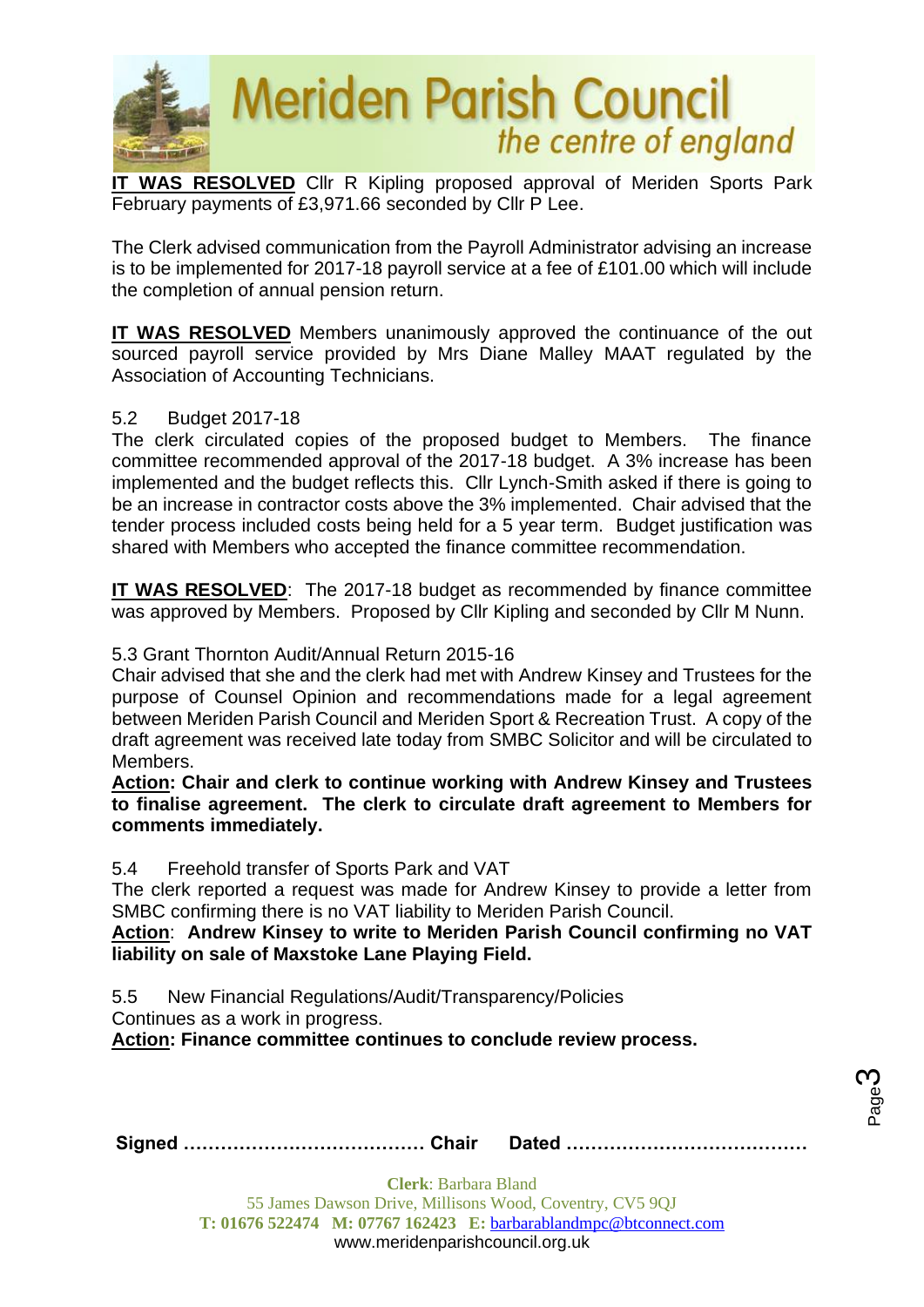

## 5.6 Reserves for capital projects

The clerk advised recent financial briefings attended, recommends it is good practice to have a 3 year action plan for capital projects with restricted reserves identified as part of the transparency code, supported by a Reserves Policy. Members discussed and considered the recommendation and approved unanimously; suggested projects for consideration include Library and Meriden Pool.

**IT WAS RESOLVED** Members approved a 3-year action plan for use of reserves for identified capital projects.

**Action: Finance Committee to put together 3-year plan for capital project work, a Reserves Policy and present to Members at next meeting.**

#### **6. Progress Reports**

6.1 Village Hall Management Committee

Cllr Lynch-Smith reported that all is going well particularly the big picture show.

## 6.2 War Memorials

Nothing to report.

6.2(i) Heritage Monuments & Memorial Funding

The clerk advised that WW1 Committee were to take this forward as a project which was to include St Laurence Church stained glass memorial windows and plaques, Berkswell Road and Cyclists Memorials. Cllr P Lee advised that he would set a meeting with St Laurence PCC.

**Action:** Cllr P Lee to arrange a meeting with St Laurence PCC.

#### 6.3 Meriden Pool

Chair advised that we await the Red Kite Management Plan from SMBC. **Action: Chair and clerk to liaise with Chris Barr for update.**

#### 6.4 Allotments

The clerk advised issues of unpaid rents. Also recommendation of a £5 p.a. rent increase. An allotment inspection is overdue and Cllr P Lee suggested he and the clerk undertake an inspection together and review terms of tenancy regarding allotment holders who have not paid their rents.

**Action: Cllr P Lee and the clerk to arrange allotment inspection and review tenancy agreement.**

6.5 Footpaths/Forum Nothing to report.

6.6 Quarries Liaison Group The next meeting is  $6<sup>th</sup>$  March 2017.

|--|--|

Page 4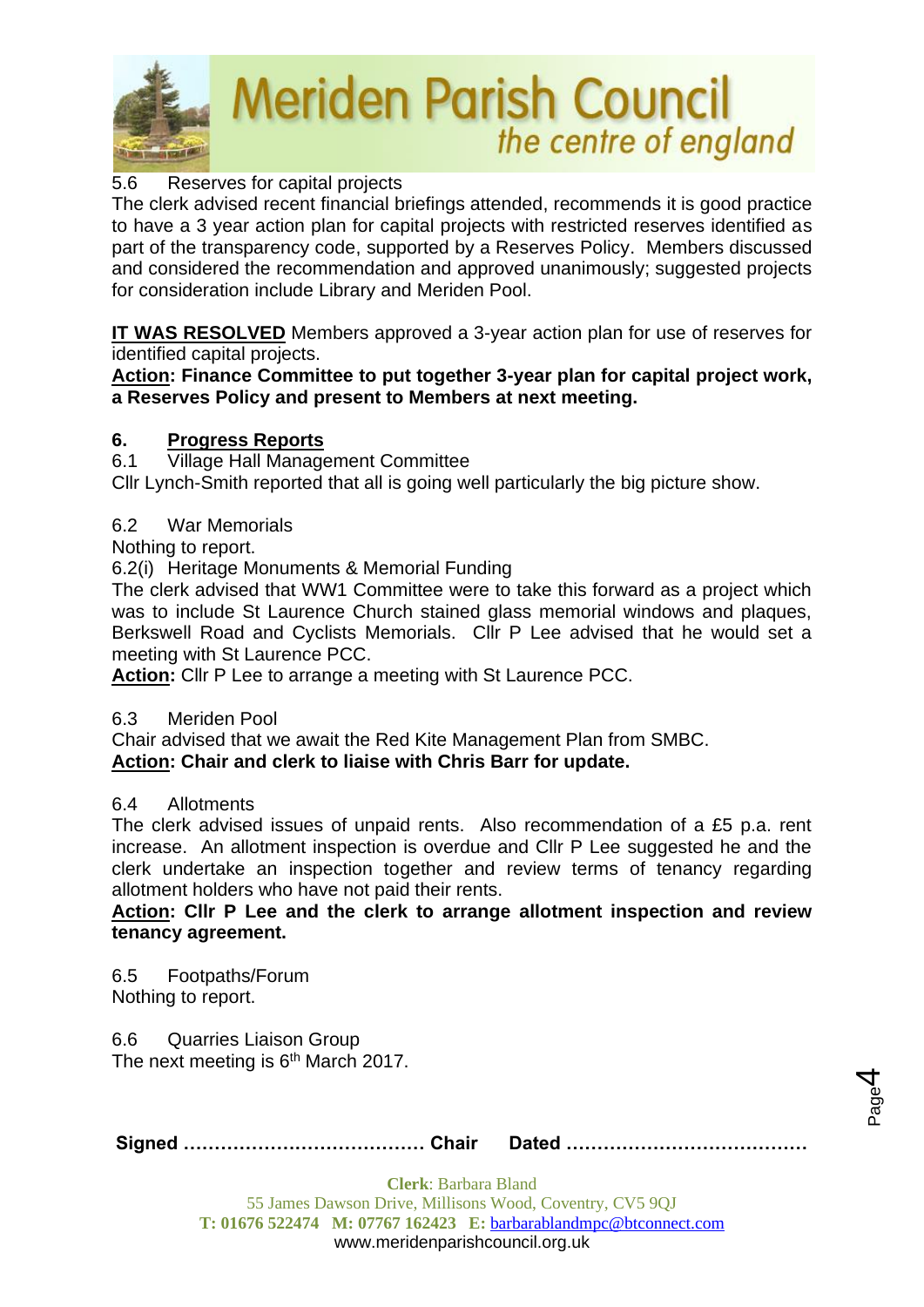

6.7 Solihull Area Committee Nothing to report.

6.8 Tree Wardens & TPO List

Cllr Lynch-Smith advised the new Tree Warden is waiting for maps. **Action: Cllr Haque to print off A3 maps.**

6.9 Community Surgeries Nothing to report.

6.10 Community Speed Watch The next speed watch is scheduled for 25<sup>th</sup> February 2017.

6.11 HS2 Nothing to report.

6.12 Meriden Sports Park (quarterly summary only) The next update is scheduled for April 2017.

6.13 Meriden Sport & Recreation Trust Update Please refer to item 5.3.

## **7. Clerk's Report**

The clerk circulated report to Members prior to meeting. There were no questions.

## **8. District and Ward Councillor Reports**

There were no Councillors in attendance.

## **9. Correspondence & Communication**

All correspondence has been circulated to Members via email prior to the meeting, to which Members acknowledged receipt.

## **10. Meriden Village Matters**

10.1 Library Update Nothing to report.

## 10.2 Village Commemoration WW1

The clerk shared a telephone call she had received from Kenneth Bannerman regarding the site of a WW1 Airfield in Meriden. Cllrs Lee would liaise with Mr Bannerman regarding this matter as previously extensive work had been carried out with Meriden's Historian with no conclusive evidence to suggest a WW1 Airfield was location in Meriden.

**Action: Cllrs Lee to contact Mr Bannerman and advise there is no evidence to his claim.**

**Signed ………………………………… Chair Dated …………………………………**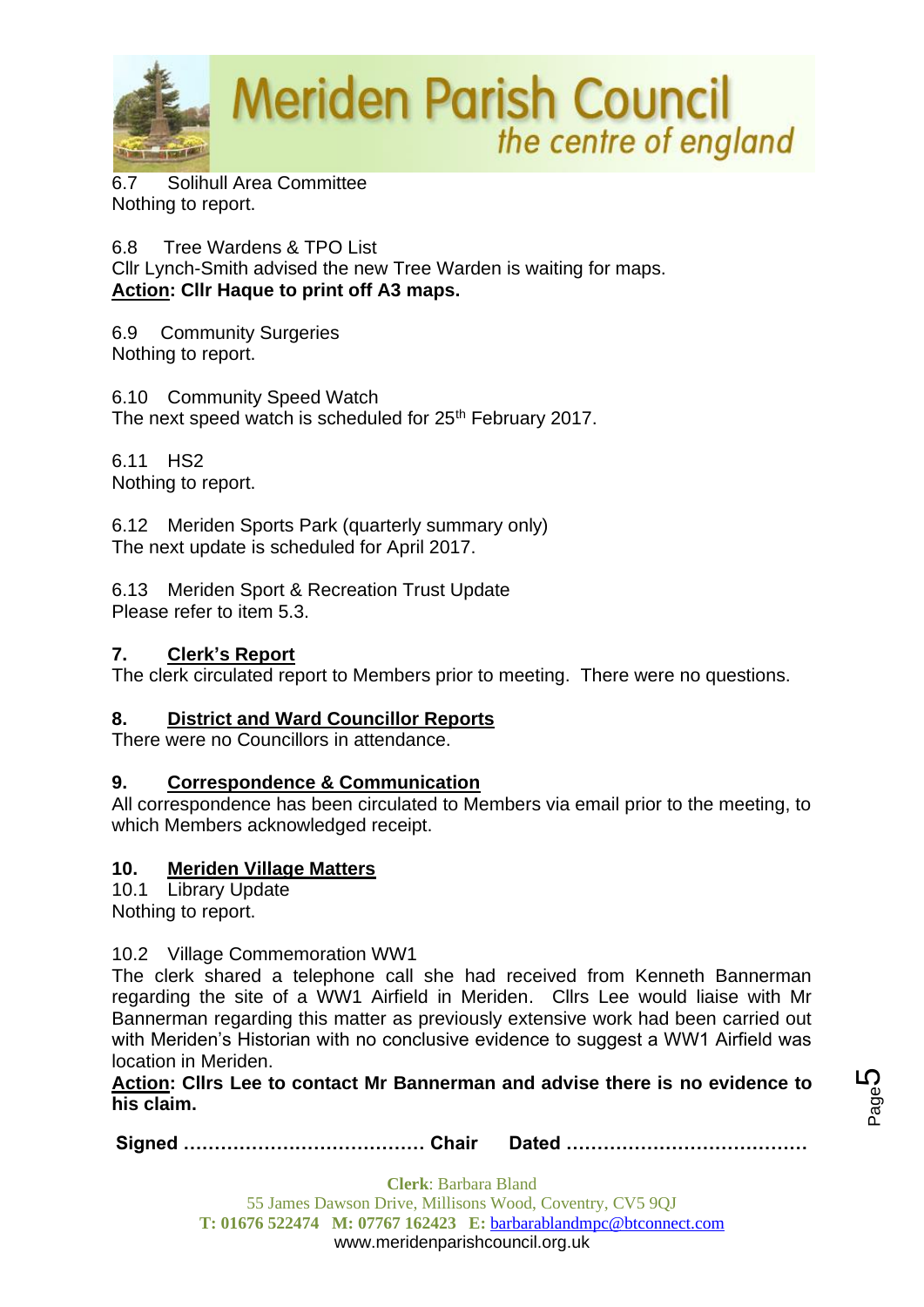

10.2(i) WW1 Poppy Memorial Site

Cllr M Lee advised that this matter will be taken up by WW1 Committee and a meeting is to be arranged.

## **Action**: **Cllr M Lee to arrange WW1 Committee meeting take this forward.**

#### 10.3 Meriden Gate

In the absence of Cllr Allsopp, Chair read the following email communication to Cllr Allsopp from Mike Eastwood, Principal Landscape Architect:-

*"I confirm as per Lawrence's mail, until such time as the roads, open space are*  adopted then the development is the responsibility of the developer and not the *Council.* 

*I will liaise with my colleagues in Planning and request that this is registered as an enforcement case.*

*I hope the above is of assistance and if I can be of any further help please do not hesitate to contact me."*

**Action: SMBC to liaise with developer Barratt David Wilson Homes to resolve the situation. Clerk to monitor.**

10.4 Taylor Wimpey (Transfer of Allotments/freehold land) Nothing to report.

#### 10.5 Highways

Chair recorded thanks to Cllr Barber for his assistance with traffic management after the incident at the roundabout junction of Fillongley Road and Main Road where a vehicle's suspension collapsed rendering the vehicle immovable without tow truck assistance. The Police attended but were unable to stay and direct traffic. Damage to the Green was incurred as until Cllr Barber coned a diversion and directed traffic, vehicles were using the Green to access Main Road. Damage was reported to the Police and Highways.

10.6 Land Registry & Ownership Nothing to report.

10.7 Solihull Neighbourhoods in Bloom 2017 Nothing to report.

10.8 Litter

The Clerk advised that SMBC is promoting the "Great British Spring Clean" and have offered a Community Clean Up for Meriden.

**Signed ………………………………… Chair Dated …………………………………**

Page ပ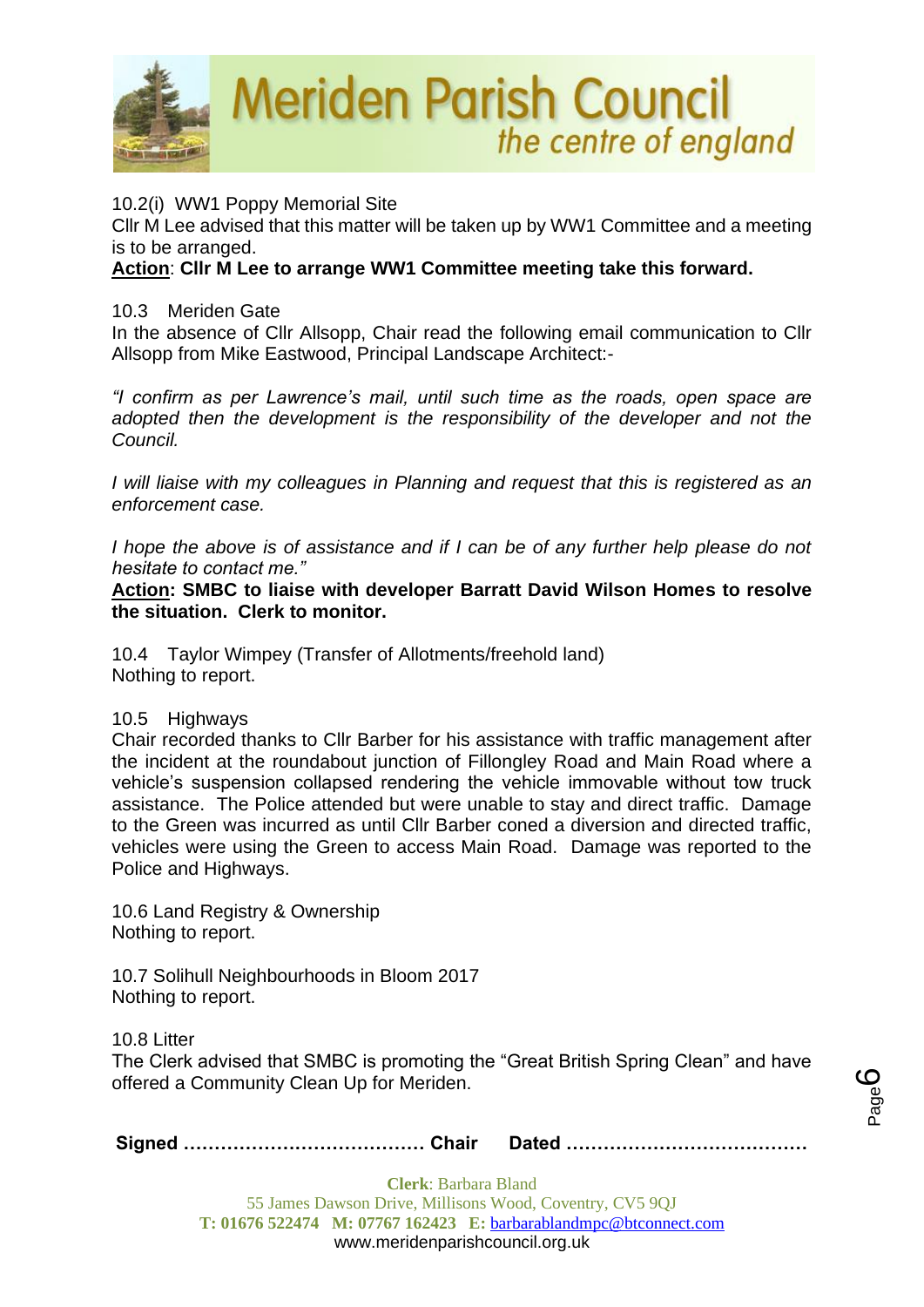

#### **Action: The Clerk to liaise with Sarah Jones, Environmental Projects Officer, to arrange dates. A request for volunteers via Meriden Mag has been placed.**

#### 10.9 Mobile Mast Update

The clerk advised further requests from residents for better mobile signals in Meriden. Councillors requested the clerk explore options of a mast to be sited in the sports park. BT are checking out sports park superfast broadband connection which is proving difficult.

#### **Action: The Clerk to pursue BT and mobile mast service providers.**

10.10 Local Council Award Scheme Nothing to report.

#### 10.11Meriden Public Transport

Chair referred to public participation and issues surrounding school transport from Millisons Wood proposal to cease in July 2017 and subsequent consultation.

#### 10.11(i)89 Service Replacing Taxibus

Cllr Nunn advised that a meeting had been held with Catherine De Barnes Residents Association, Hampton in Arden PC, Hampton Society and Meriden PC regarding joining up to tackle the removal of taxibus and 89 service replacement.

Cllr Nunn further explained that a public meeting was well attended with 40 plus residents. The content included:-

- Look again at the opportunity for service 89 to serve Coventry Shop Mobility and also whether the service can enter the Solihull Hospital site in addition to the stops at the hospital located on Lode Lane.
- John Hayes to speak to Betty (at ATG) about the numbers of passengers previously using the Taxibus to access the local luncheon clubs and what days of the week this was required?
- We will use the data collected from the above to identify potential suitable transport providers and costs to serve these locations – this would be to start and facilitate the discussion rather than become the broker/administrator.
- Check the percentage of passengers who are school children using the service.
- Investigate whether the vehicle could be fitted to Audio Visual displays to announce next stop information.
- Provide councillors with the information on the finances behind service 89 compared to Taxibus.
- Provide councillors with a copy of the Equalities Impact Assessment for the transition to Service 89 from Taxibus.
- The group were going to provide us with the details of the lady who was unable to walk to the end of her drive to catch the 89 bus so that we can establish whether the feeder bus could collect her.

**Signed ………………………………… Chair Dated …………………………………**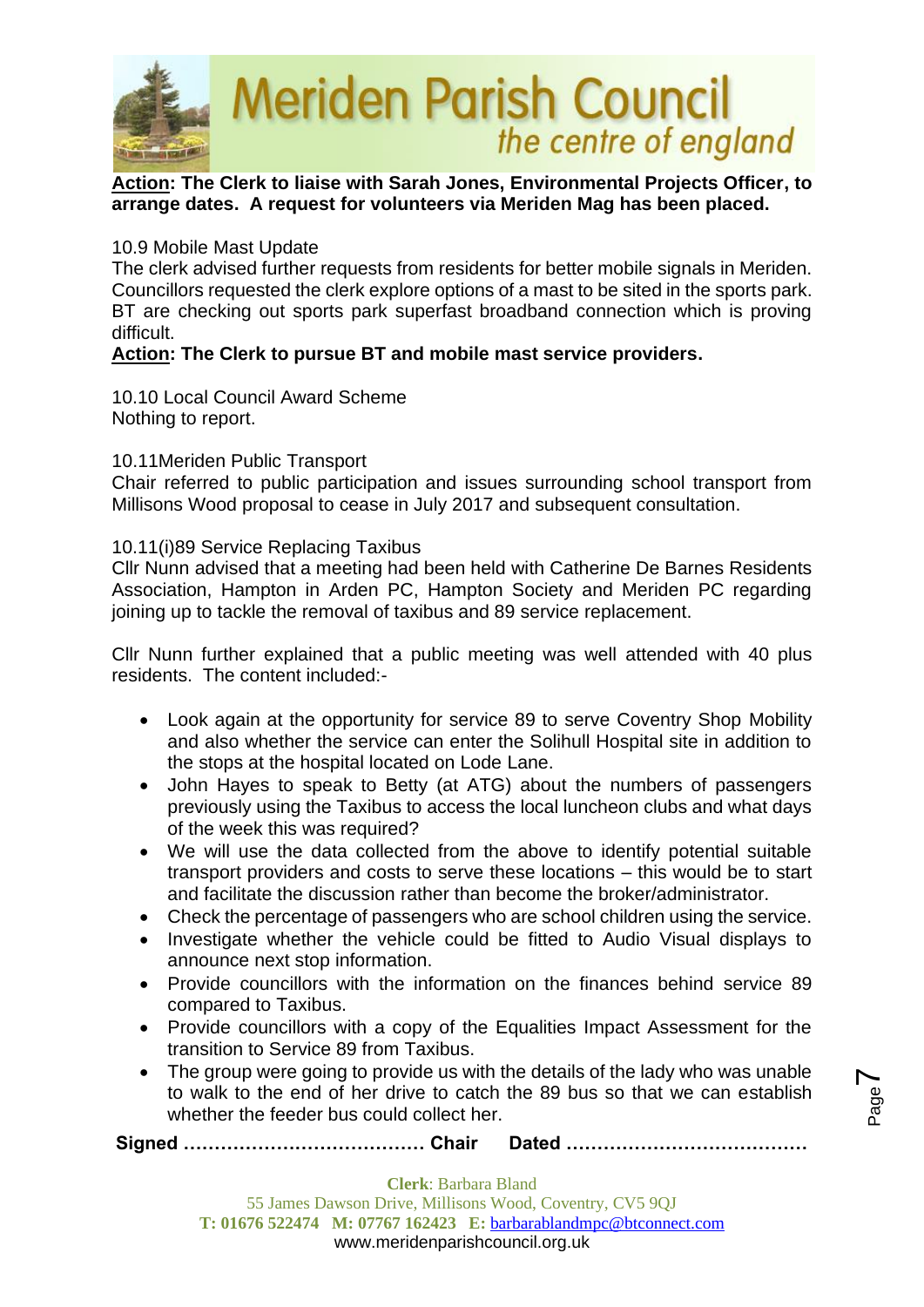

- We discussed at the meeting 2 possible options for the provision of a demand responsive service to bolster the provision of service 89 after 26<sup>th</sup> March when the feeder bus will finish. Hopefully we were clear at the meeting that this would only be available for those people who cannot be reached by the service 89 vehicle and live with the service 89 corridor. These options are as follows.
- 1. 4 day a week provision between 10am and 2pm (approx.) giving access to local amenities
- 2. 2 day a week provision at the same hours of the current feeder bus to give access to service 89 for onward travel to Solihull and Coventry.

From the discussion the preferred option appeared to be for the 2 day a week service. John Hayes asked for confirmation that the above was the understanding of those present at the meeting and if so, we will move forward on this basis and provide further details in due course.

TfWM will look to come back to residents by Friday 24<sup>th</sup> February with further information on the above.

**Action: Cllr Nunn to liaise with Meriden Action Group, liaise with TfWM and provide on-going support.**

10.12 Street Association Project Nothing to report.

## **11. Solihull Partnership Forum**

The clerk advised the February's meeting is rescheduled for 28<sup>th</sup> March, and the will feature Transport for West Midlands as guest speakers regarding the rural transport issues currently experienced. Cllr Nunn and the clerk will be attending. **Action: Cllr Nunn and the clerk to attend on behalf of Meriden.**

## **12. Planning Matters**

12.1 Neighbourhood Planning Update

Cllr M Lee reported that the last meeting was poorly attended with only three Members of the Group. Cllr Weaver led the session with focus being the draft business survey/questionnaire. The next meeting will be held on 16<sup>th</sup> March 2017 at the Pavilion.

#### 12.1(i)Locality Funding Bid

Cllr M Lee advised that an expression of interest will be registered for the next round of funding available from 1<sup>st</sup> April 2017. A maximum of £3,444.00 is available for the Neighbourhood Planning Group to apply for. The funding will be used for the Business Survey and populating the information in the Neighbourhood Plan.

Page  $\infty$ 

**Action: Cllr M Lee to register expression of interest.**

|--|--|--|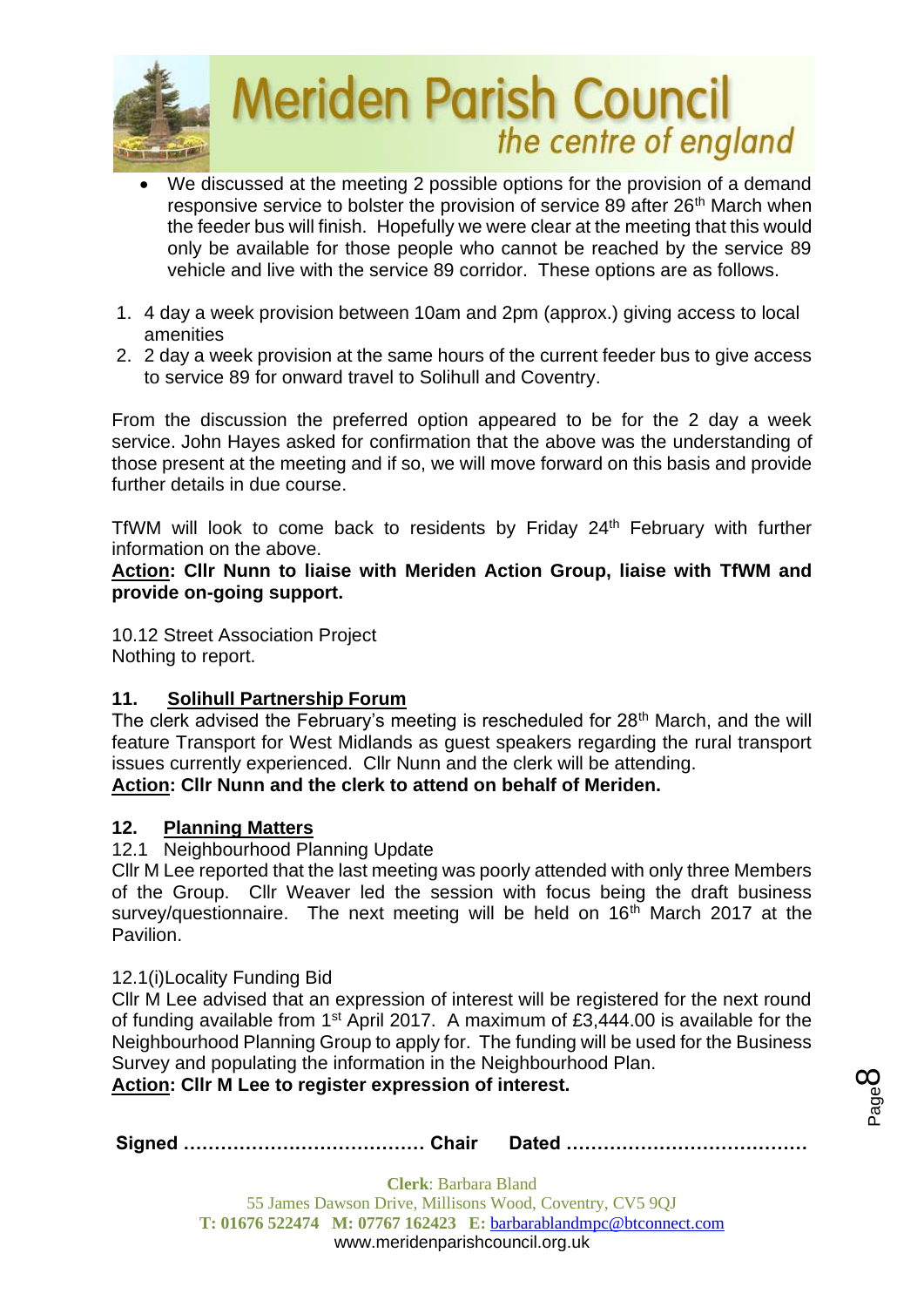

#### 12.2 Neighbourhoods Community Action Plan

Chair reported that discussion had taken place for the shared resource of an enforcement officer for Meriden, Hampton and Balsall PCs. SMBC have given their assurance of 50% funding for the post. Chair has emailed Chairs of Hampton and Balsall and this item is to be placed on their agendas for consideration and further exploration.

#### **Action: Chair to follow up with Chairs of Hampton, Balsall PCs and SMBC.**

Chair advised that she and the clerk had met with the Neighbourhood Co-ordinator to update the Action Plan and recorded the following:-

- Chair and clerk to meet planning officers to establish process for regular dialogue and early involvement of the Parish Council on all planning matters pertaining to Meriden Parish. Identify planning officer and communication frequency. Meeting confirmed for 8th March 2017.
- A meeting to be arranged with Street Cleansing to establish rota of litter and bins emptying to improved quality of service. Reference Parish Charter.
- Review of Visual Design Statement and Parish Plan to update progress.
- Volunteering engagement updated.
- Highways evidence continues a work in progress.

#### **Action: Chair and clerk to liaise with Neighbourhood Co-ordinator.**

12.2(i)Evidence Base Highways Restriction Review (TRO)

Chair reported that this remains a work in progress.

**Action: Chair, Cllr Nunn and Clerk. Cllr Nunn to gather photographic evidence.**

#### 12.3 Solihull Local Plan Review & Meriden Sites

Chair advised that the Local Plan consultation response was completed by Cllr M Lee and herself, submitted 17<sup>th</sup> February meeting the revised deadline. Chair thanked Members for their input and Cllr Lee for her assistance in formalising comments from Members and the Public open days.

12.4 Planning Application Status Updates

There was no planning schedule available for February.

Cllr Kipling advised that Area G was the only planning application received and in process.

Cllr Weaver advised that there is a need to have a copy of each planning application and comments logged on the SMBC planning portal filed for audit purposes. Also copies of the planning committee minutes and terms of reference should be filed in the Parish Council office.

**Action: Cllr Kipling to provide the clerk with copies of approved terms of reference, minutes and planning application comments.**

**Signed ………………………………… Chair Dated …………………………………**